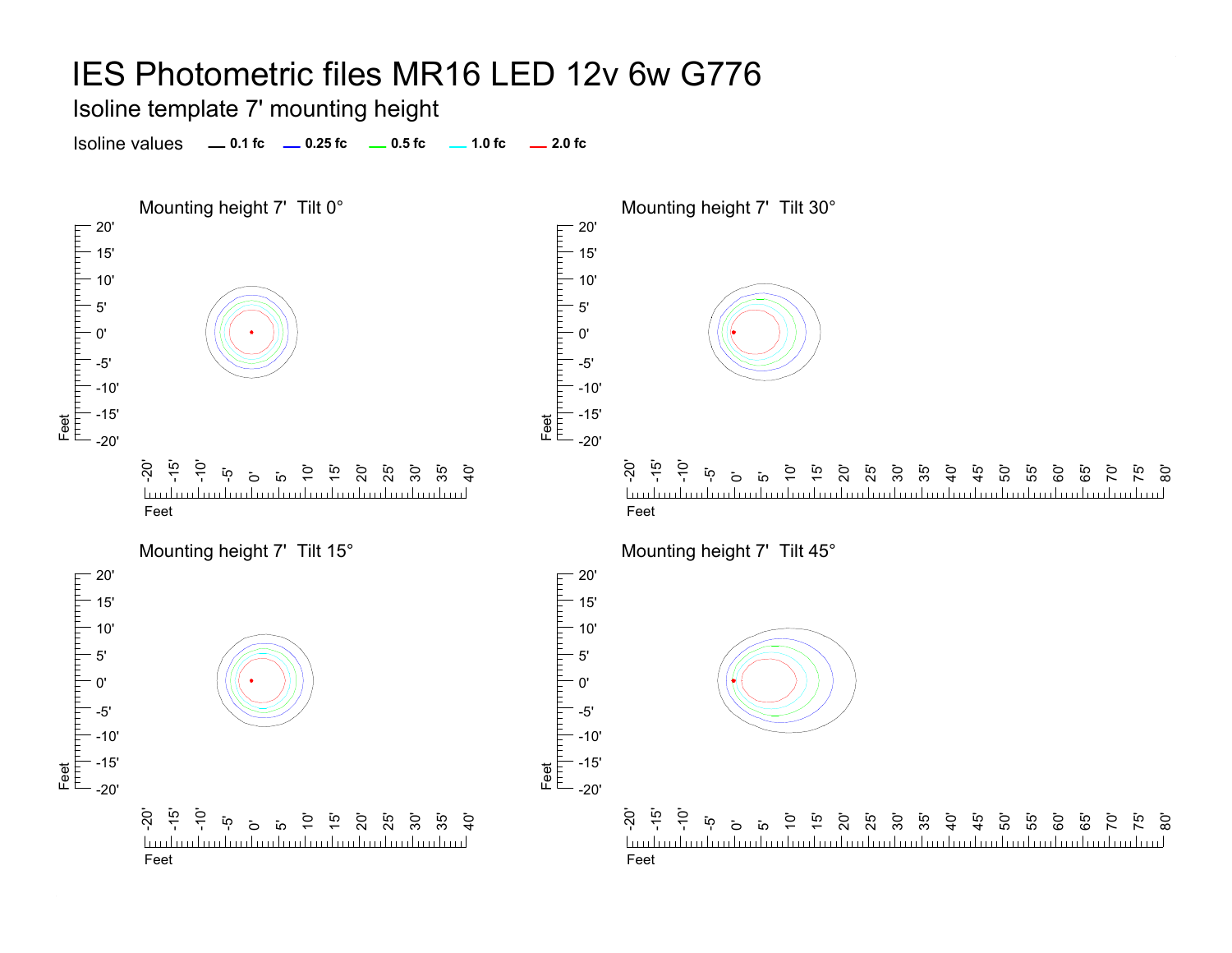Isoline template 9' mounting height

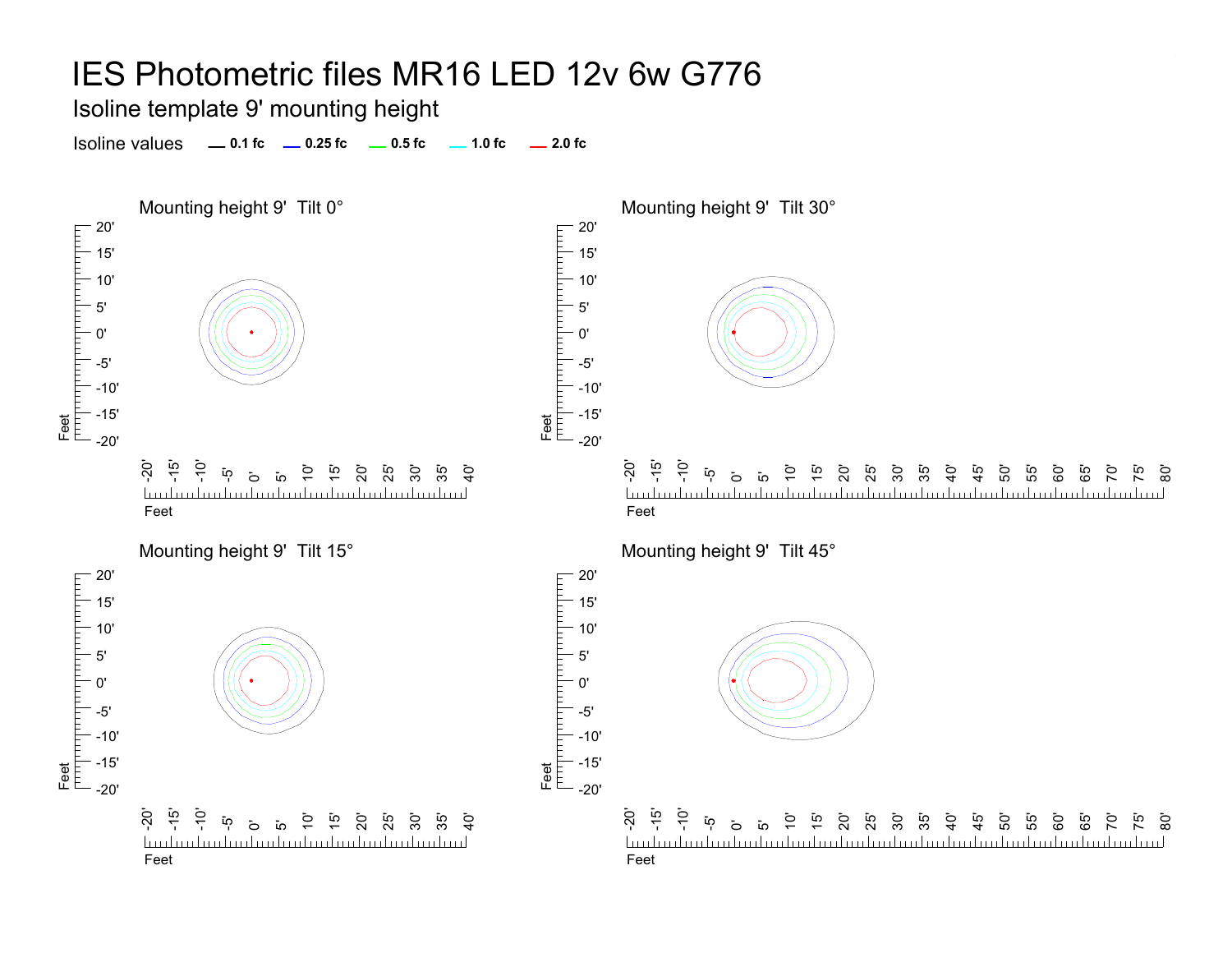Isoline template 11' mounting height

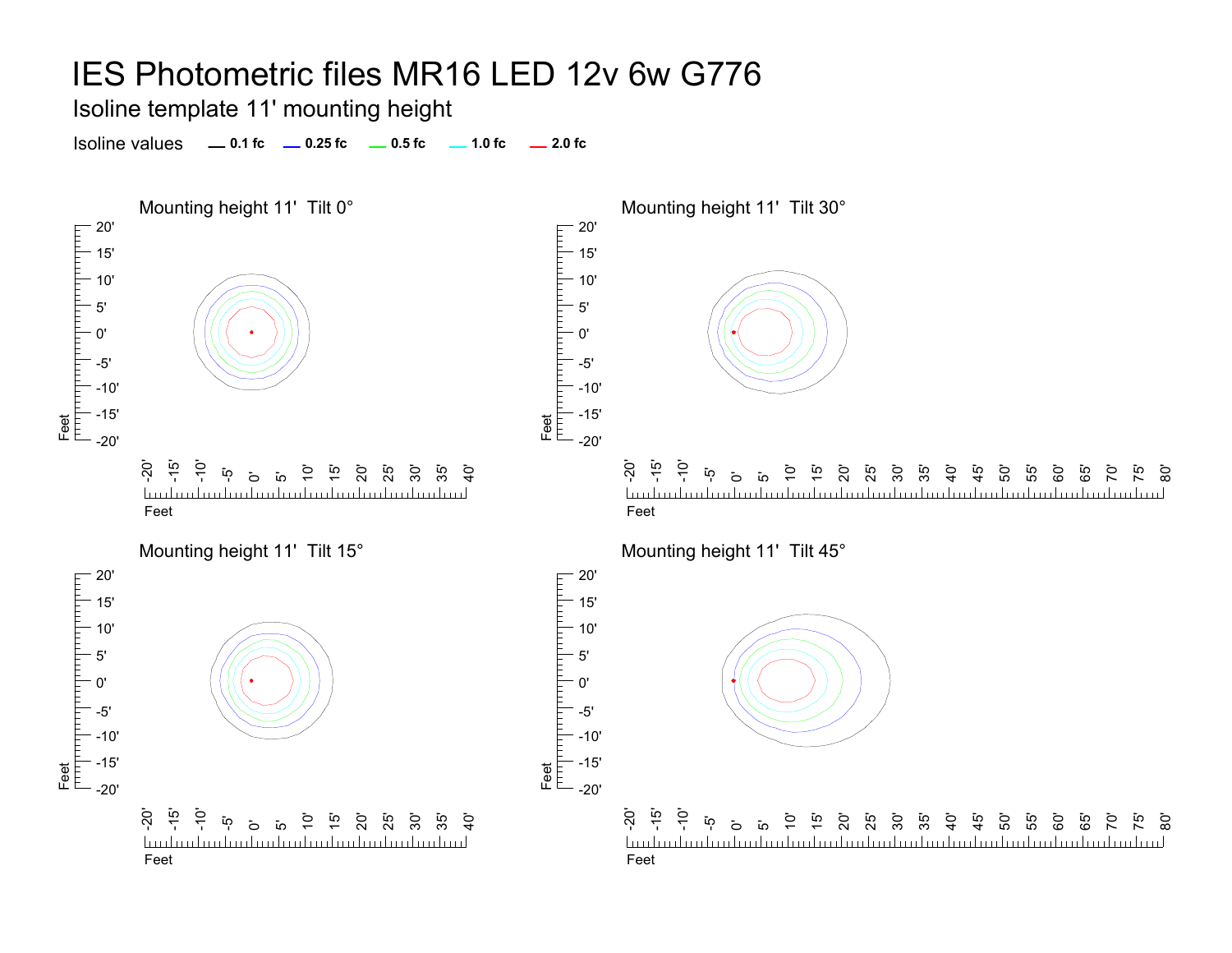Isoline template 15' mounting height

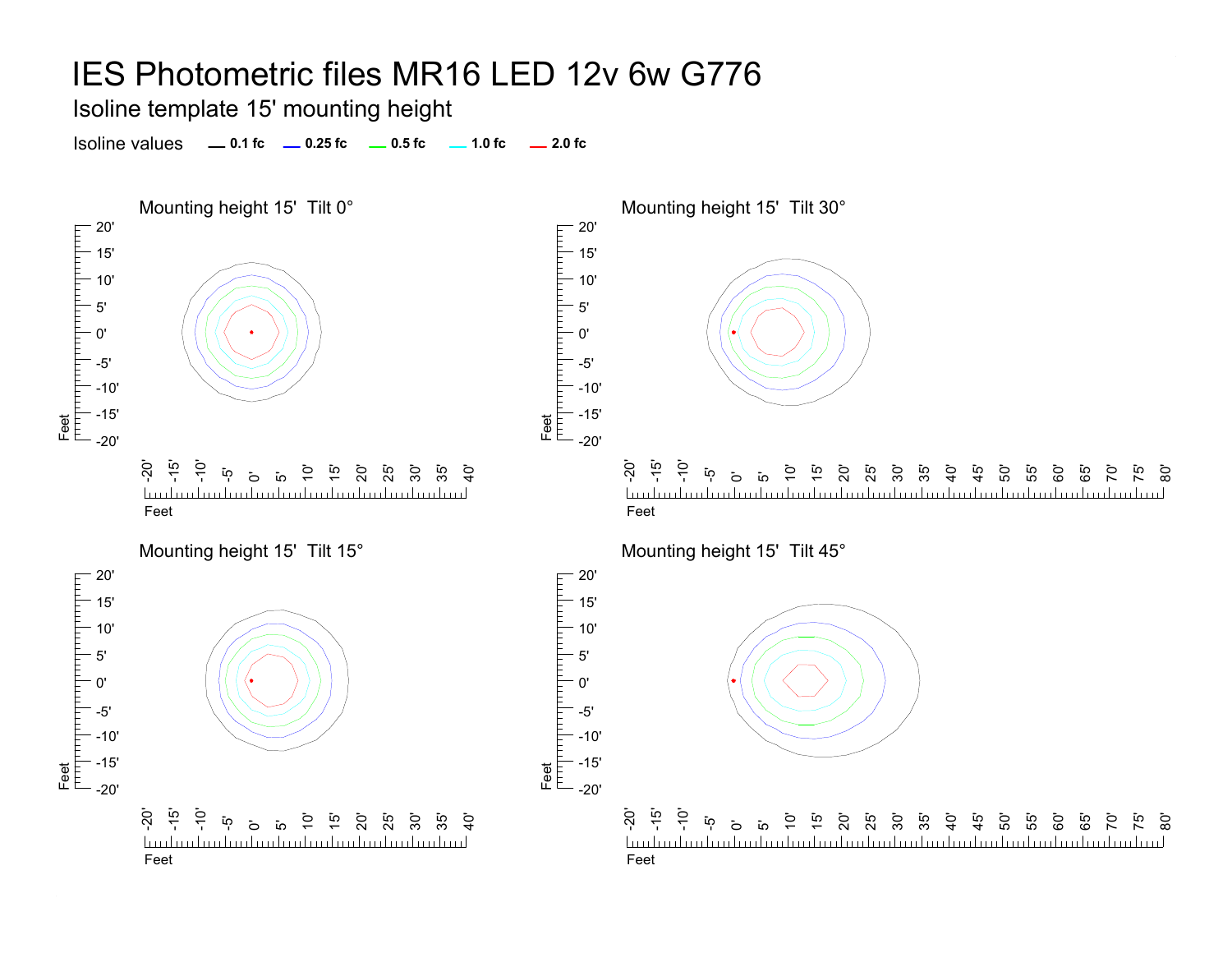Isoline template 20' mounting height



Mounting height 20' Tilt 30°



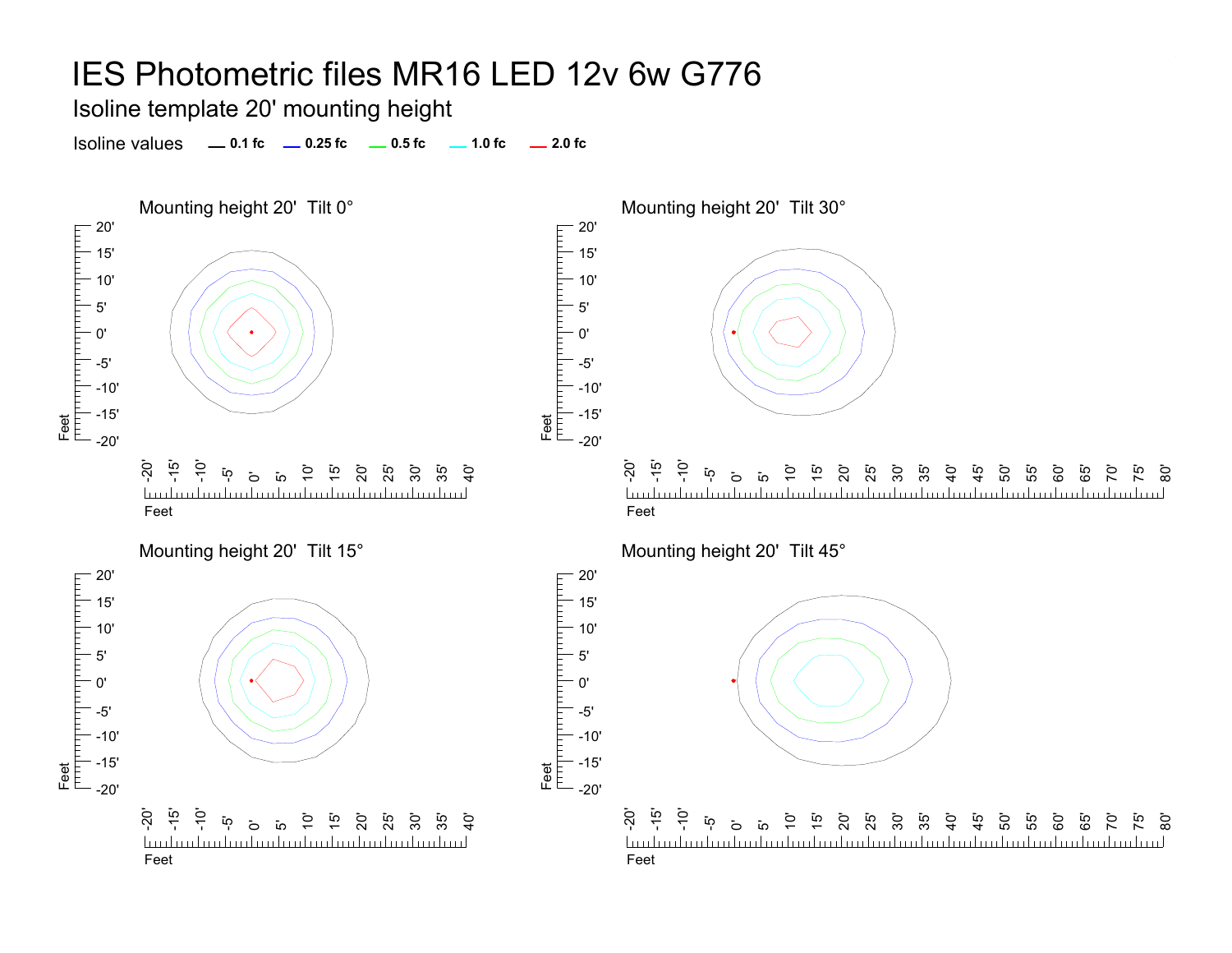Feet<br>T<sup>rin</sup> I<sup>nti</sup>l

Feet<br>|<sup>|||||</sup>|<sup>|||||||||</sup>|

5'0'

прицпп

Isoline template 25' mounting height



Mounting height 25' Tilt 30°